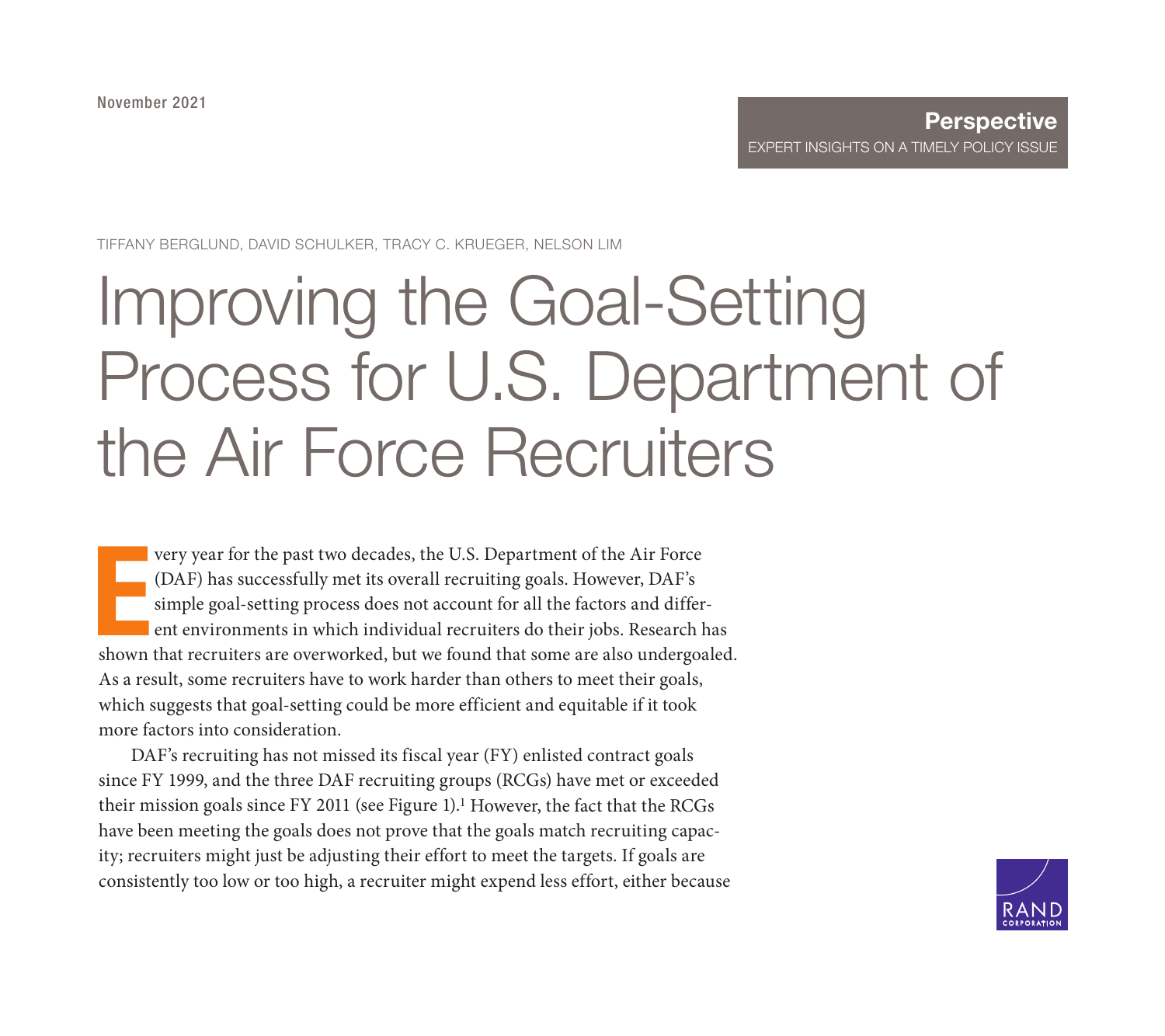FIGURE 1

Recruiting Groups Have Generally Exceeded Mission Goals in Recent Years— Goals and Contracts, FYs 2011 to 2018

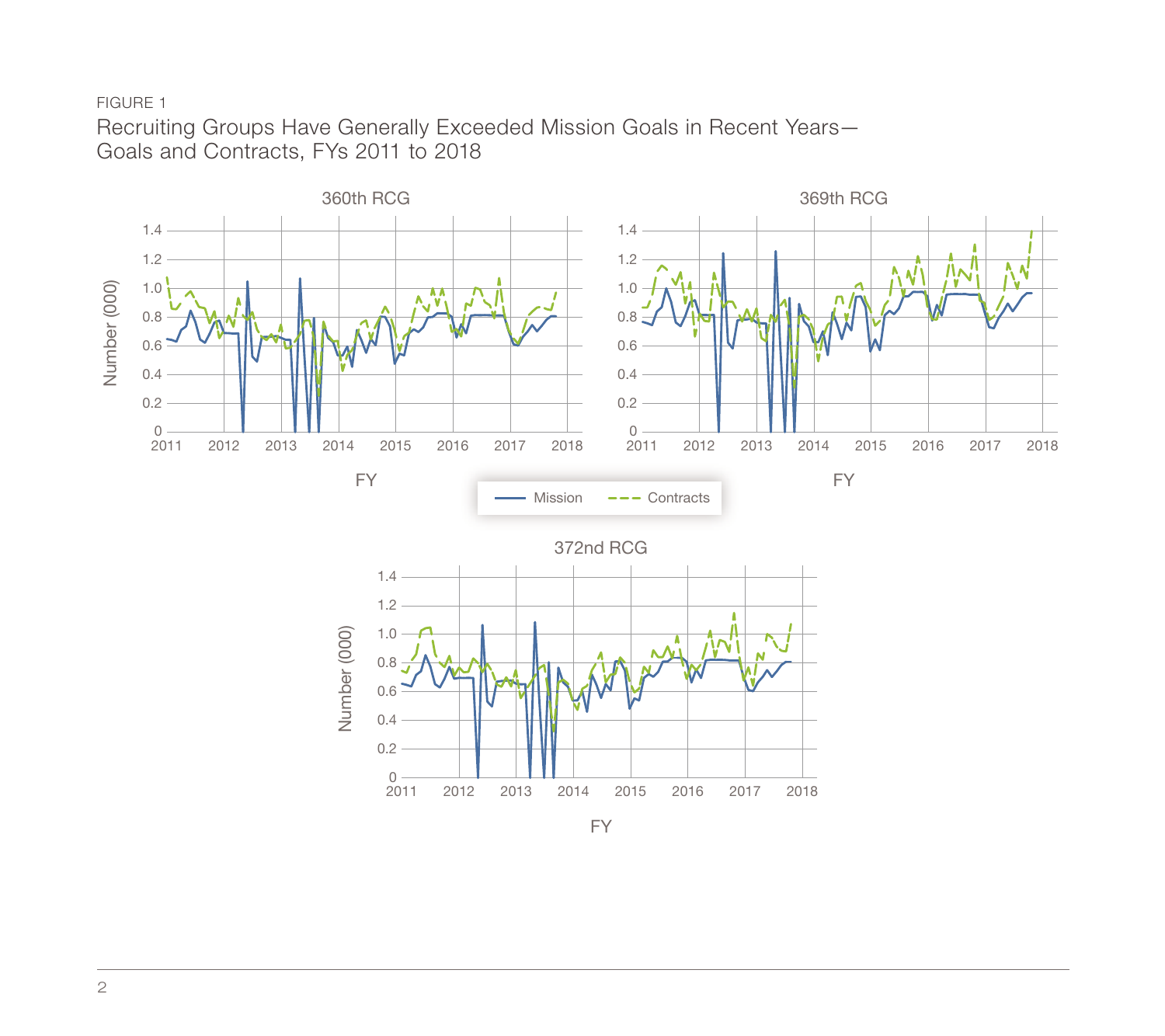additional production is unnecessary to meet standards or because the standards are unattainable under any level of effort.

In addition, determining the appropriate goal for each segment of the recruiting enterprise is very challenging in practice because the planner must account for a variety of local and environmental conditions (e.g., local unemployment rates, demographics).

The U.S. Air Force Recruiting Service (AFRS) is concerned that its goal-setting process might negatively influence recruiter production and morale because its current process does not account for any direct measures of recruiting difficulty in the local recruiting markets. Given that the DAF encourages its force to seek opportunities to maximize resource efficiencies (Air Force Policy Directive 90-6, 2019), goal-setting at the detail level that takes local conditions and resources into account could improve recruiter workloads and morale and maximize the efficiency of DAF's recruiting efforts. This Perspective summarizes an analysis of the DAF's goal-setting process; explores whether using a model that incorporates additional recruiting resources would produce better, more reasonable goals for recruiters than using historical data alone; and suggests opportunities to improve the productivity of the recruiting enterprise.

# How Does the U.S. Department of the Air Force Set Recruiting Goals?

AFRS organizes its enlisted recruiters into three main RCGs, each of which includes eight recruiting squadrons that are made up of seven to nine flights of recruiters.2

#### **Abbreviations**

| <b>AFB</b>    | Air Force base                                  |
|---------------|-------------------------------------------------|
| <b>AFRISS</b> | Air Force Recruiting Information Support System |
| <b>AFRS</b>   | U.S. Air Force Recruiting Service               |
| <b>ARB</b>    | Air Reserve base                                |
| DAF           | U.S. Department of the Air Force                |
| EAD           | enter active duty                               |
| FY.           | fiscal year                                     |
| <b>IEB</b>    | initial enlistment bonus                        |
| <b>JRB</b>    | joint reserve base                              |
| <b>NEC</b>    | new enlisted contract                           |
| <b>QMA</b>    | qualified military available                    |
| <b>RCG</b>    | recruiting group                                |
| <b>RCS</b>    | recruiting squadron                             |

Each recruiting squadron and its subordinate flights are assigned a geographic area of responsibility, and any new recruit that has a home address in that area of responsibility will count toward the goal for that unit.

AFRS provides two types of monthly goals to the groups and provides them with recommended goals for squadrons. These goals specify the total number of new recruits that AFRS needs from the groups and squadrons, and unlike other services, the DAF does not differentiate goals by whether recruits possess a high school diploma or by test scores. The two types of goals include the number of NECs and the number of recruits who EAD. When new recruits sign a contract, there is a waiting period before they "ship" to basic military training. Some recruits drop out during this waiting period, so the EAD goal is lower than the NEC goal to account for this attrition. RCGs face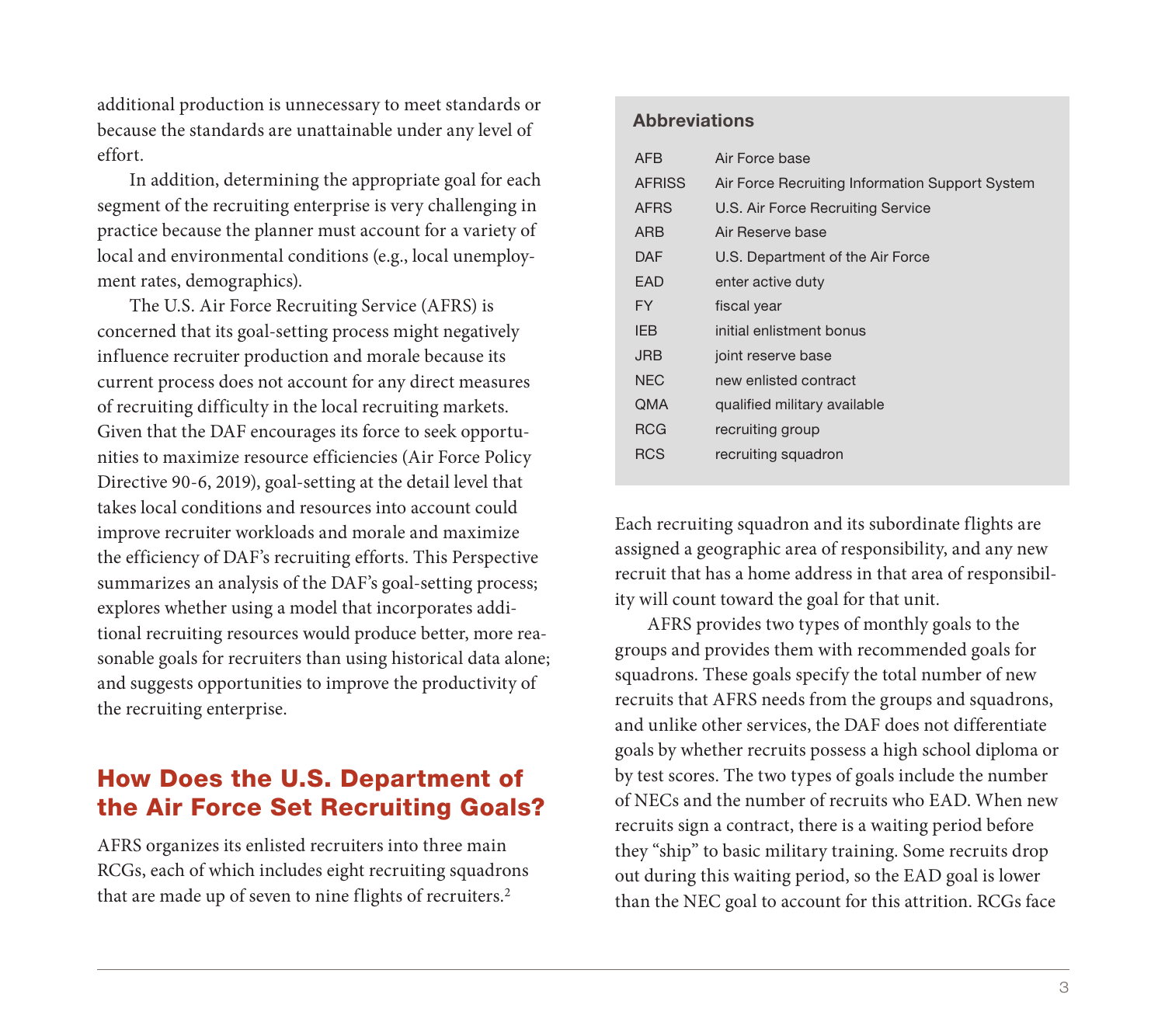both NEC and EAD goals, but squadrons, flights, and recruiters only face NEC goals.

AFRS begins with the total accession requirement and then calculates goals for each group and squadron proportionally based on the group's five-year production averages. For instance, if the 360th RCG had provided 30 percent of total recruits from FY 2013 through FY 2017, the group would then be allocated 30 percent of the goal for FY 2018. The recommended goals for the squadrons that fall under the 360th RCG would then receive proportions of the group's goal according to their respective five-year production averages. Groups have the freedom to deviate from the AFRS recommendations—for instance, to account for changes in posture of recruiters or recruiting conditions.

Goals based on historical production levels implicitly account for the fixed attributes of a locale that affect production but also include transient factors that could make them imperfect benchmarks for future production.

However, AFRS indicated that only one of the three RCGs had a history of modifying squadron-level goals using manning levels.

When squadrons receive their assigned goals from the RCGs, the squadrons then allocate goals to flights, which then assign goals to individual recruiters. The method of assignment at the squadron and flight level varies by squadron and flight. Historically, every formula that the squadrons use accounts for one or more of the following three factors unique to the squadron and/or flight: manning, historical production, and market. In this context, *manning* refers to the number of recruiters who are actively recruiting and available for an extended period (not in training, on deployment, etc.). *Historical production* is represented by the squadron or flight's five-year historical production average. *Market* is the number of high school seniors in the geographic location of responsibility. With this assignment process, recruiters typically receive goals of one to three NECs from their area per month, with the exception of a three-month grace period when a new recruiter arrives at a unit.

Goals based on historical production levels implicitly account for the fixed attributes of a locale that affect production but also include transient factors that could make them imperfect benchmarks for future production. For example, solely relying on historical production levels overlooks recruiter effort and the recruiting environment. A highly productive recruiter in a low-productivity zone may recruit more than their goal for their three years as a recruiter and, thus, contribute to an unattainable goal for subsequent recruiters in the flight who are not as productive. Similarly, a poor performer may bias subsequent goals in the opposite direction. On top of recruiter effort, using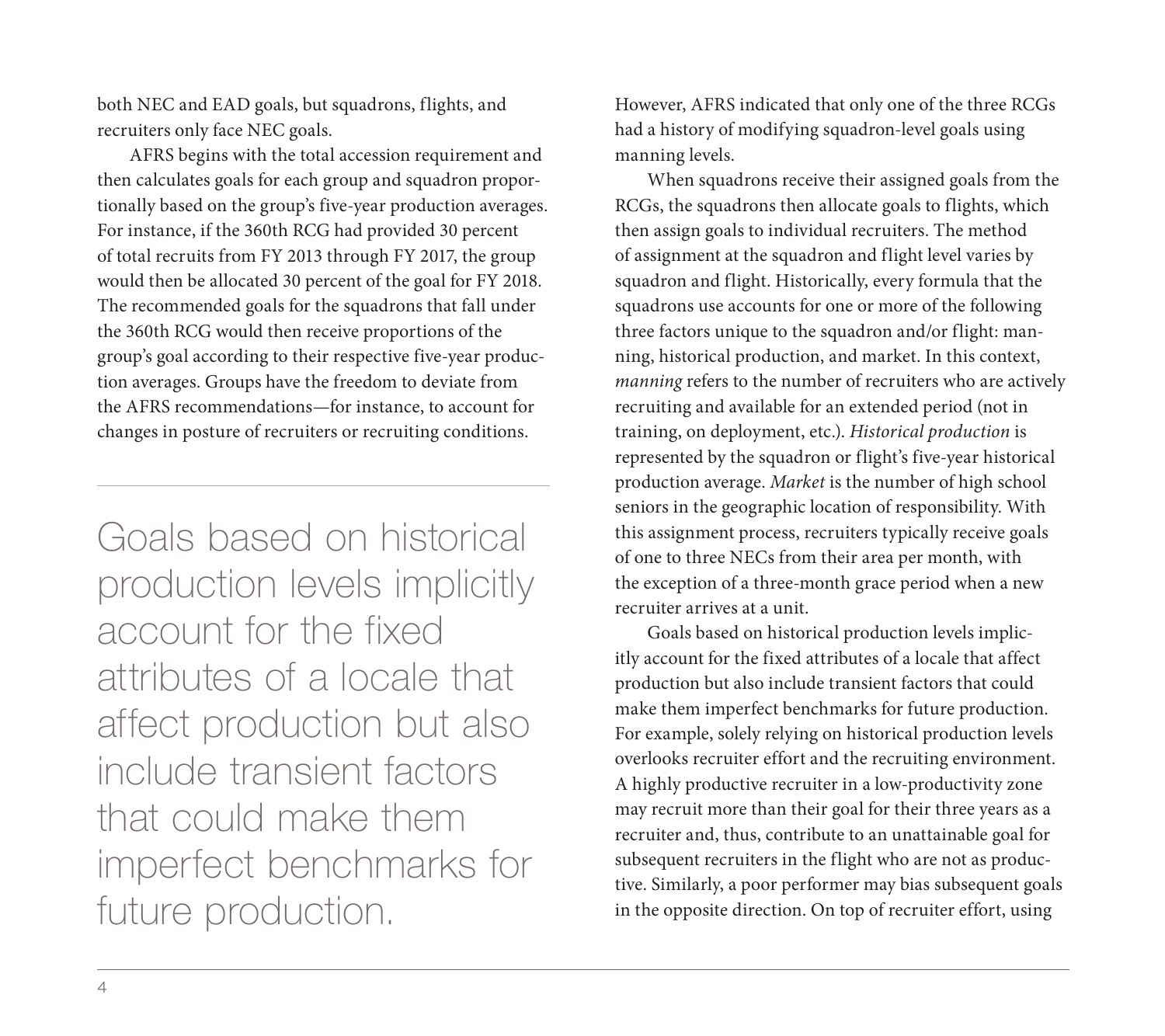historical production levels overlooks important levers that affect the recruiting environment, such as spending on advertising or enlistment incentives.

A way to address these history-based goal-setting limitations is to use a model that accounts for the transient factors, such as recruiting resources, so that they do not bias future recruiting goals. Although recruiting entities may not currently have an issue meeting their goals (as defined by historical production averages), alternative modeling approaches that consider additional factors (beyond prior performance in a region) may better reflect underlying recruiting potential. Specifically, alternative models could create more-equitable recruiting zones and improve recruiting efficiency.

# A New Model Could Improve Goal-Setting Based on Historical Production

To examine potential improvements to AFRS's goal-setting approach, we explored a basic model of contract production. Such a model can inform goal-setting by relating historical measures of the recruiting resources and environmental factors in each locale to the number of NECs that recruiters produced (see Figure 2) rather than on historical production alone.3 By accounting for recruiting resources explicitly, a production model can avoid producing biased goals for recruiters when future inputs differ from recent history. When the balance of recruiting resources shifts across locales, a model-based goal could perform substantially better than a goal that carries historical production forward.

#### FIGURE 2

Conceptual Design of Model-Based Goal-Setting Process



To understand how model-based goals could improve on current goal-setting processes, consider the example of an economic shock that affects a highly regionalized industry. An iron law of military recruiting is that labor market conditions strongly influence a recruiter's ability to produce contracts (especially high-quality contracts<sup>4</sup>) and that mission success is much more likely when unemployment is high (Warner, Simon, and Payne, 2001; Dertouzos and Garber, 2006; Knapp et al., 2018). An economic shock, such as a natural disaster or war, that increases unemployment in a particular region will elevate the productivity of recruiters in that region relative to others, but this change will not be captured in the recent five-year production average. Goals based on recent averages will be too low for the region affected by the shock, but goals based on a model that takes local unemployment rates into account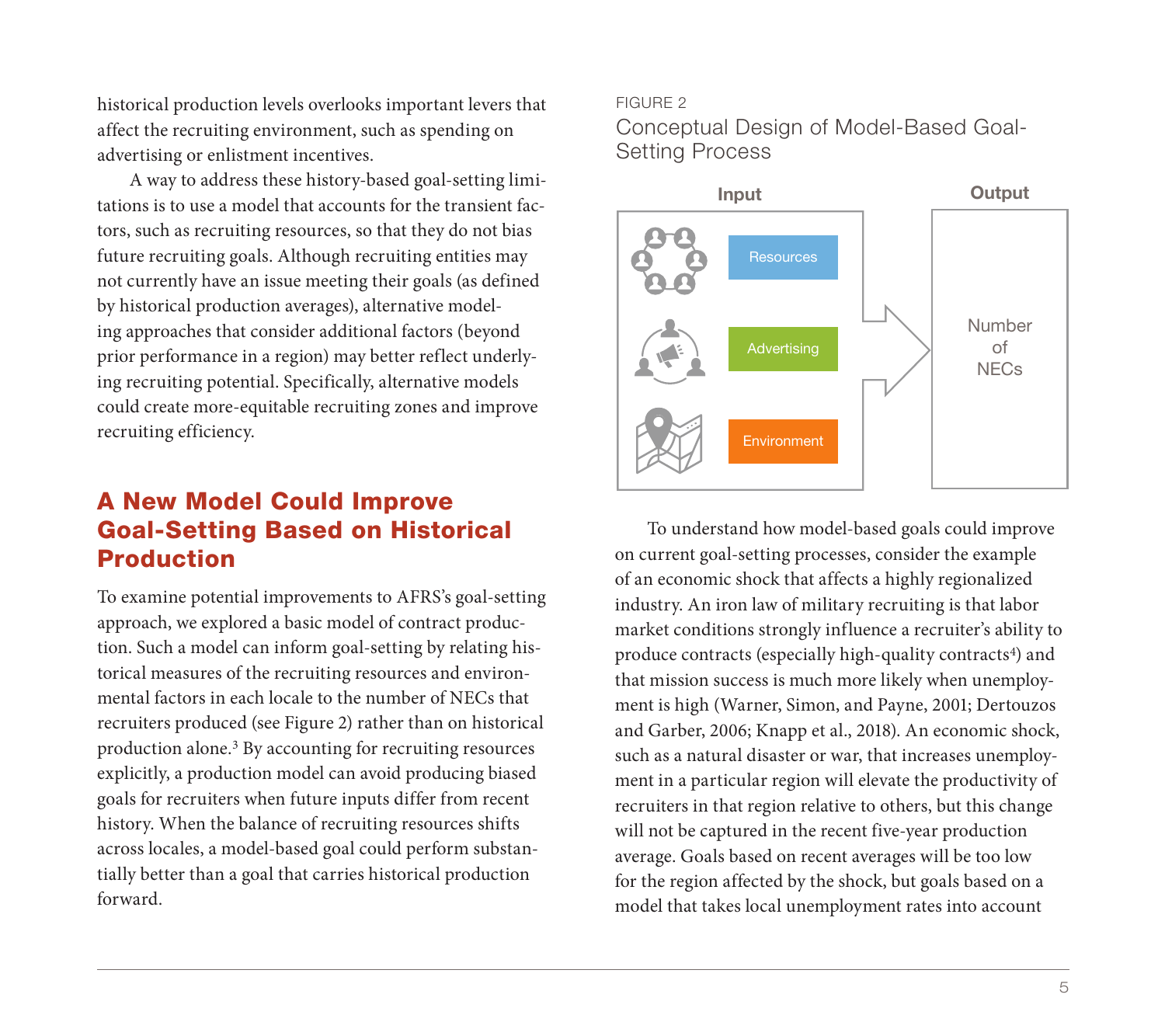A more comprehensive model would account for the historical productivity of an area but would also factor in other recruiting resources, such as enlistment bonuses, recruiter incentives, advertising, and the market environment.

will be higher in the affected region to incentivize its recruiters to produce at their full capacity.

A more comprehensive model would account for the historical productivity of an area but would also factor in other recruiting resources, such as enlistment bonuses, recruiter incentives, advertising, and the market environment (Warner, Simon, and Payne, 2001; Asch et al., 2010; Pinelis et al., 2011; Knapp et al., 2018). Although the DAF does offer recruiter incentives, such as deployment exemptions and promotion considerations, the goal-setting model does not currently account for recruiter incentives because the DAF does not track individual recruiter incentive

programs systematically. Similarly, even though the DAF spends one-third of its total resource costs on advertising annually (\$71.2 million)—and prior research has shown that advertising is effective in U.S. Army contract production (Dertouzos and Garber, 2003)—the current application omits measures of advertising as a recruiting resource because the DAF does not capture historical advertising information at sufficient granularity.

The model assumes that the primary productive unit is a recruiting entity, such as a squadron or flight, that is equipped with resources, including a number of recruiters and an assigned goal, who are then facilitated (or hindered) by enlistment incentives and market environment.5 This model does not represent a completely different approach but instead builds on goal-setting via historical missions by taking into account other recruiting resources while anchoring the estimates to historical mission. *Enlistment incentives* include advertised bonus eligibility and bonus amount. *Market conditions* include local unemployment rate and local eligible population, also known as qualified military available (QMA) population, defined as U.S. citizens ages 17 to 24 who are eligible and available for enlisted military service without a waiver. *Ineligibility* is based on recruit attributes in the following areas: (1) medical/ physical, (2) weight, (3) mental health, (4) drug use, (5) conduct, (6) dependents, and (7) aptitude (Joint Advertising, Market Research and Studies, 2016).

The model estimates the number of monthly contracts produced given core resources, factors that enhance or reduce the effectiveness of the core resources, and unobserved factors for each recruiting entity. *Core resources* include a recruiting entity's number of recruiters, contract goals, and QMA population. *Enhancing factors* include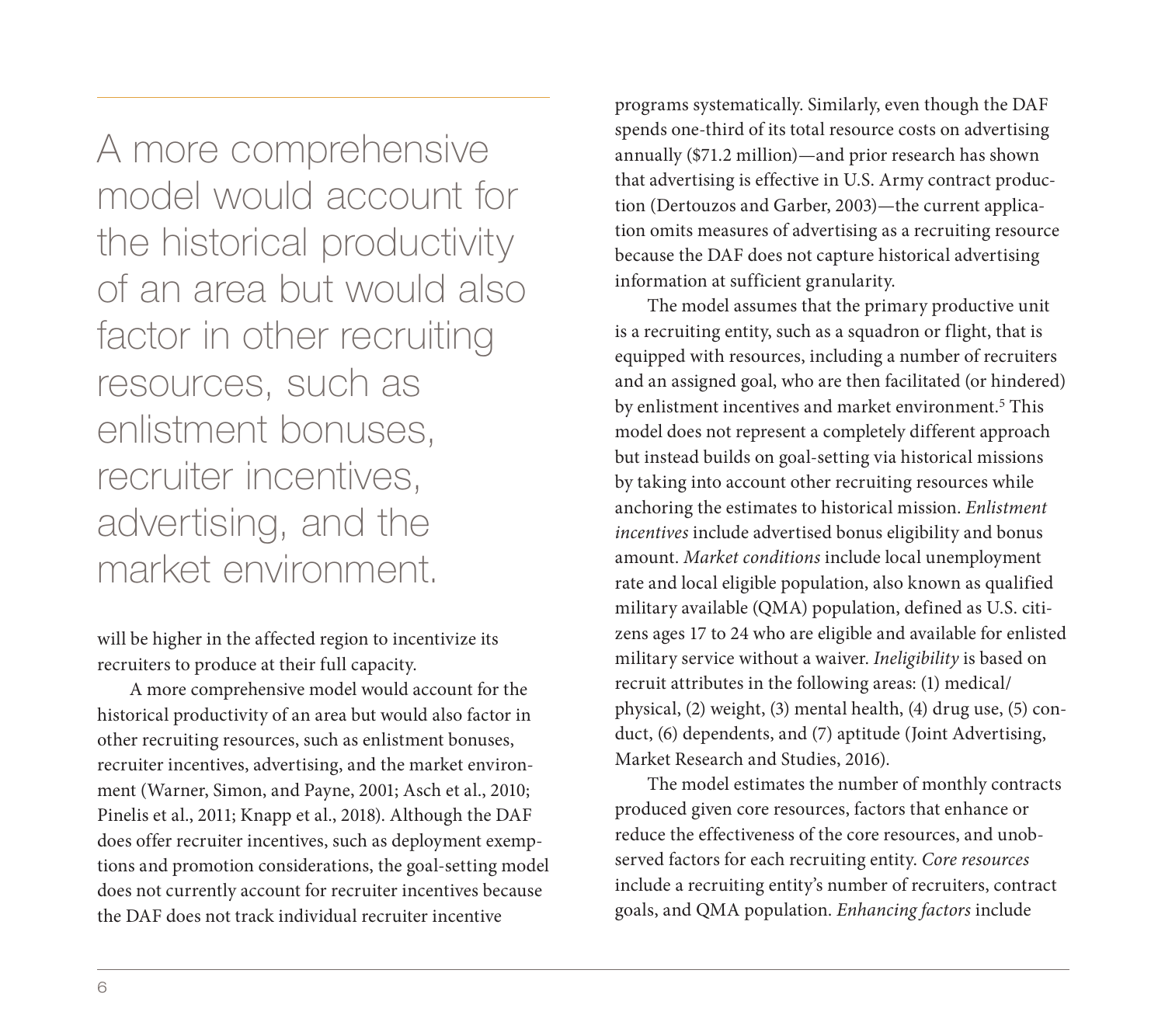unemployment rate and bonus incentives. The core recruiting resource parameters are all positive, indicating that greater numbers of recruiters, higher historical contract mission, and larger eligible populations translate into higher production and goal-setting. Similarly, higher bonus amounts and bonus eligibility are associated with greater production and goal-setting. Conversely, lower unemployment rates make recruiting more difficult, which is

associated with lower production. Although this negative association is counterintuitive, this result likely originates from the historical production trends post-2015, when the DAF increased total production amid improving economic conditions.6 More information about the model and model estimation can be found in the box.

#### Recruiting Model Specification and Parameters

The functional form of the model is known as the Cobb-Douglas production function, which can be represented by the following:

> $\times$ exp (*EnhancingFactor<sub>1</sub>* + *EnhancingFactor<sub>2</sub>*) +  $\varepsilon$ .  $\textit{Contracts}=\left(\textit{CoreResource}_{1}^{\textit{Parameter}_{1}}\times\textit{CoreResource}_{2}^{\textit{Parameter}_{2}}\times\textit{CoreResource}_{3}^{\textit{Parameter}_{3}}\right)$

This particular functional form captures two key elements of the real-world NEC production process. First, the functional form guarantees that a squadron with no recruiters, no eligible youth, or a goal of zero will produce no contracts. Second, recruiting resources, such as recruiters and goals, exhibit diminishing returns, with additional inputs producing progressively fewer outputs for the same base of eligible youth (Knapp et al., 2018). However, this model does not account for the issue of nonbinding supply and assumes that more resources always result in increases in contract production. Alternative models exist to tackle the complex issue of nonbinding supply, but we focused on a more basic model to demonstrate the benefits of model-based goal-setting.

We estimated the parameters of this model using monthly data from FYs 2011 through 2018 on each recruiting entity's number of recruiters, contracts, bonus offerings, external economic factors, and the local eligible population. We calculated the number of recruiters by recruiting entity using data files of the ZIP codes associated with each recruiter identification code, which AFRS provided. Data on historical contract goals and contracts, including when a contract was signed, when a recruit was scheduled to access, and when a recruit ultimately shipped, came from AFRISS Total Force. For the eligible population, we used the Woods and Poole estimates of QMA by ZIP code, which are based on U.S. Census Bureau population data. Local unemployment rates came from the Current Population Survey, which is a monthly household survey administered by the U.S. Bureau of Labor Statistics. Information on initial enlistment bonuses (IEBs) came from records on IEB policies describing bonus eligibility by specialty with the effective dates of each policy.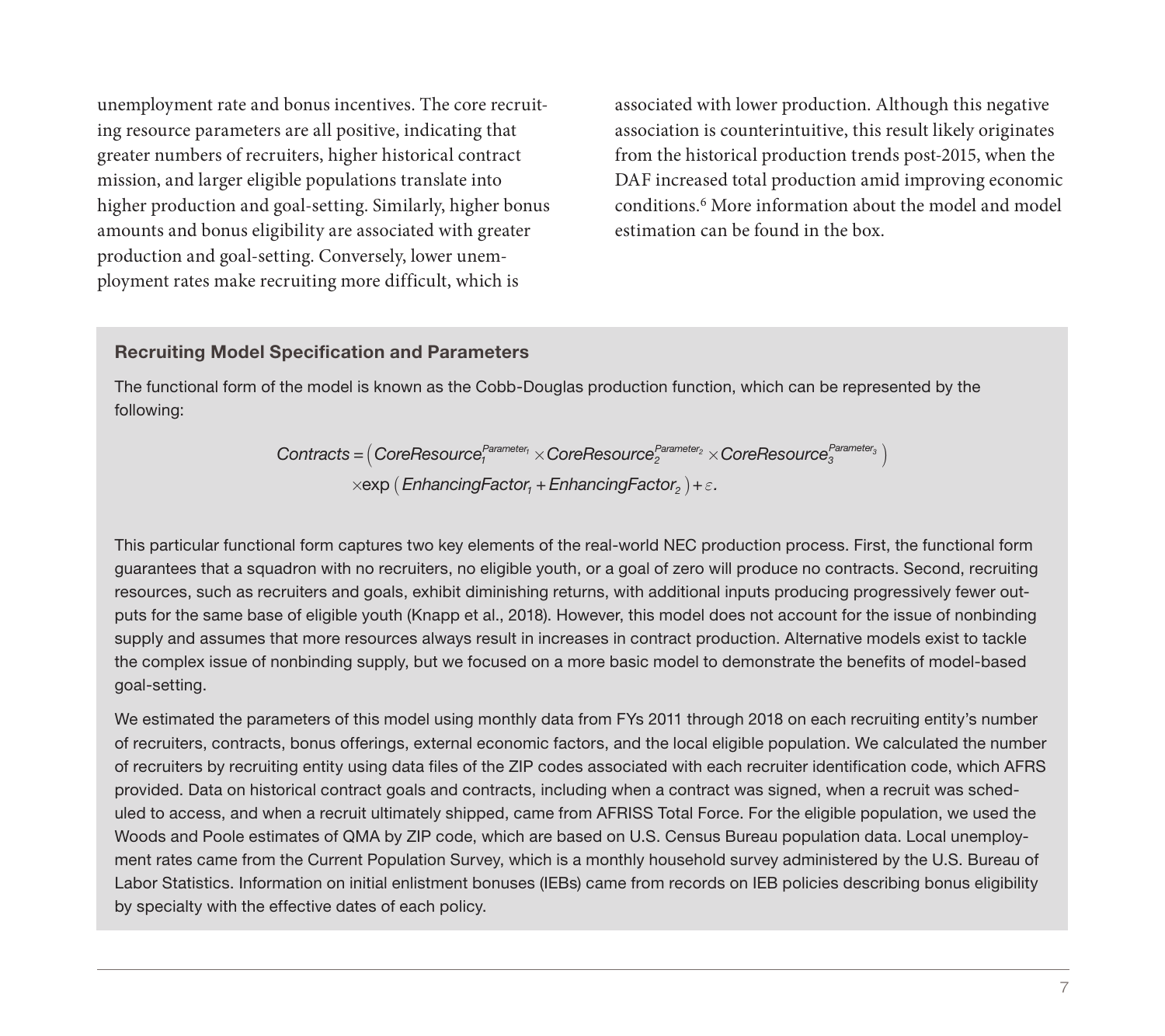# How Does Model-Based Goal-Setting Compare with the Current Goal-Setting Process?

To see how model-based goal-setting compares with the current goal-setting process, we compared the two approaches at varying recruiting organizational levels: group, squadron, and flight. In terms of contract recruiting resources, the five-year average levels from FYs 2014 through 2018 vary by RCG. As mentioned earlier, three RCGs cover the United States. As shown in Figure 3, the 372nd RCG covers the West and the northwestern portion of the Midwest (blue region); the 369th RCG covers the South and the southern portion of the Midwest (green region); and the 360th RCG covers the Northeast and a small eastern portion of the Midwest (orange region).

## Group-Level Goal

Table 1 provides some basic descriptive statistics for production factors at the group level, including the total number of recruiters, the QMA, the unemployment rates, and the total bonus amount per IEB policy. The total number of recruiters stationed at each RCG varies from 330 to 372. The total varies by 13 percent—that is, from the RCG with the largest number of recruiters, the 369th RCG (South), and the RCG with the smallest number of recruiters, the 372nd RCG (West). However, when observing the total number of QMA, the 369th RCG had about 32 percent less QMA per recruiter than the 372nd RCG. Unemployment rates in the group-specific areas of responsibility ranged from 4.90 percent to 5.12 percent. The total bonus amount per IEB policy was highest for the 369th RCG

(South), at \$11.4 million, and lowest for the 360th RCG (Northeast), at \$9.8 million.7

Table 2 shows that, at the group level, the model-based predicted goals do not differ from historical production averages by more than 6 percent. The model-based goals outpaced actual assigned goals for the three RCGs. For example, for 360th RCG (Northeast), the model-based goal for FY 2018 was 9,135 NECs, but the actual goal assigned, calculated by the five-year production average, was 8,653 NECs. On a per-recruiter basis, adopting a model-based process at the group level would have resulted in one additional contract per recruiter for each of the three groups.

# Squadron-Level Goals

The recruiting resources vary by recruiting squadron, as the violin plots in Figure 4 demonstrate:

- **Unemployment:** The average five-year unemployment rate across squadrons is 5 percent. Within each RCG, the median unemployment rate at the squadron level in the 360th RCG (Northeast) was 5.11 percent, 5.01 percent in the 369th RCG (South), and 5.15 percent in the 372nd RCG (West). The range of unemployment rates at the squadron level in the 372nd RCG (West) was larger than those for the other regions.
- **QMA:** The average number of QMA is 53,358 across recruiting squadrons. The 369th RCG's (South) squadrons had the lowest median QMA among the RCGs.
- **Recruiters:** Squadrons had an average of 44 recruiters between FYs 2014 and 2018, which results in an average of 1,213 QMA per recruiter. The 369th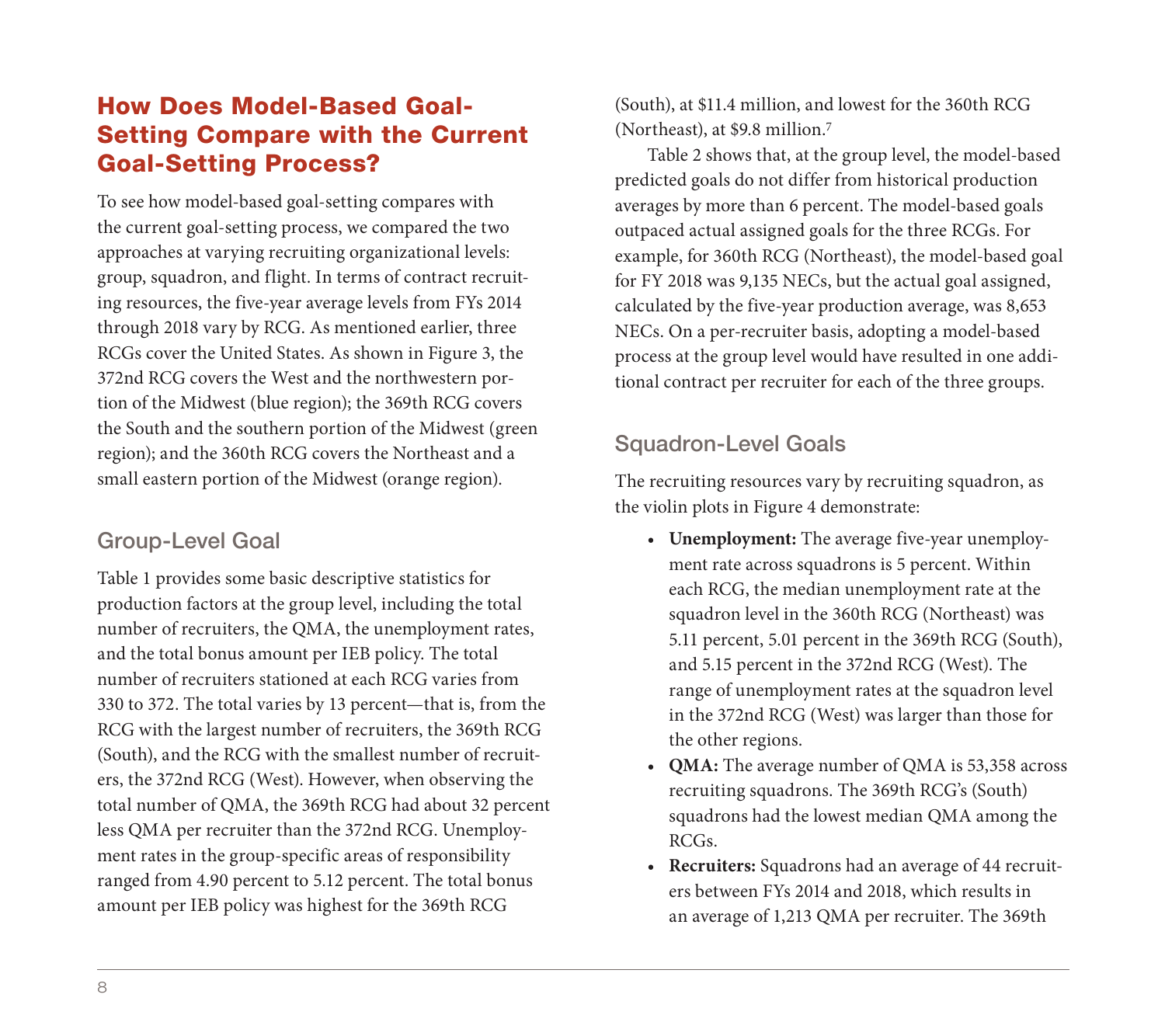## FIGURE 3 Geographic Coverage of Recruiting Groups



SOURCE: Figure from AFRS, undated.

NOTES: AFB = Air Force base; AFRC = Air Force Reserve Command; ARB = Air Reserve base; HP = health professionals; JBLM = Joint Base Lewis-McChord; JBMDL = Joint Base McGuire-Dix-Lakehurst; JBSA =Joint Base San Antonio; JRB = joint reserve base; RCS = recruiting squadron; SW = special warfare; WPAFB = Wright-Patterson Air Force Base. This analysis focuses on active duty; the reserve bases are included for situational awareness.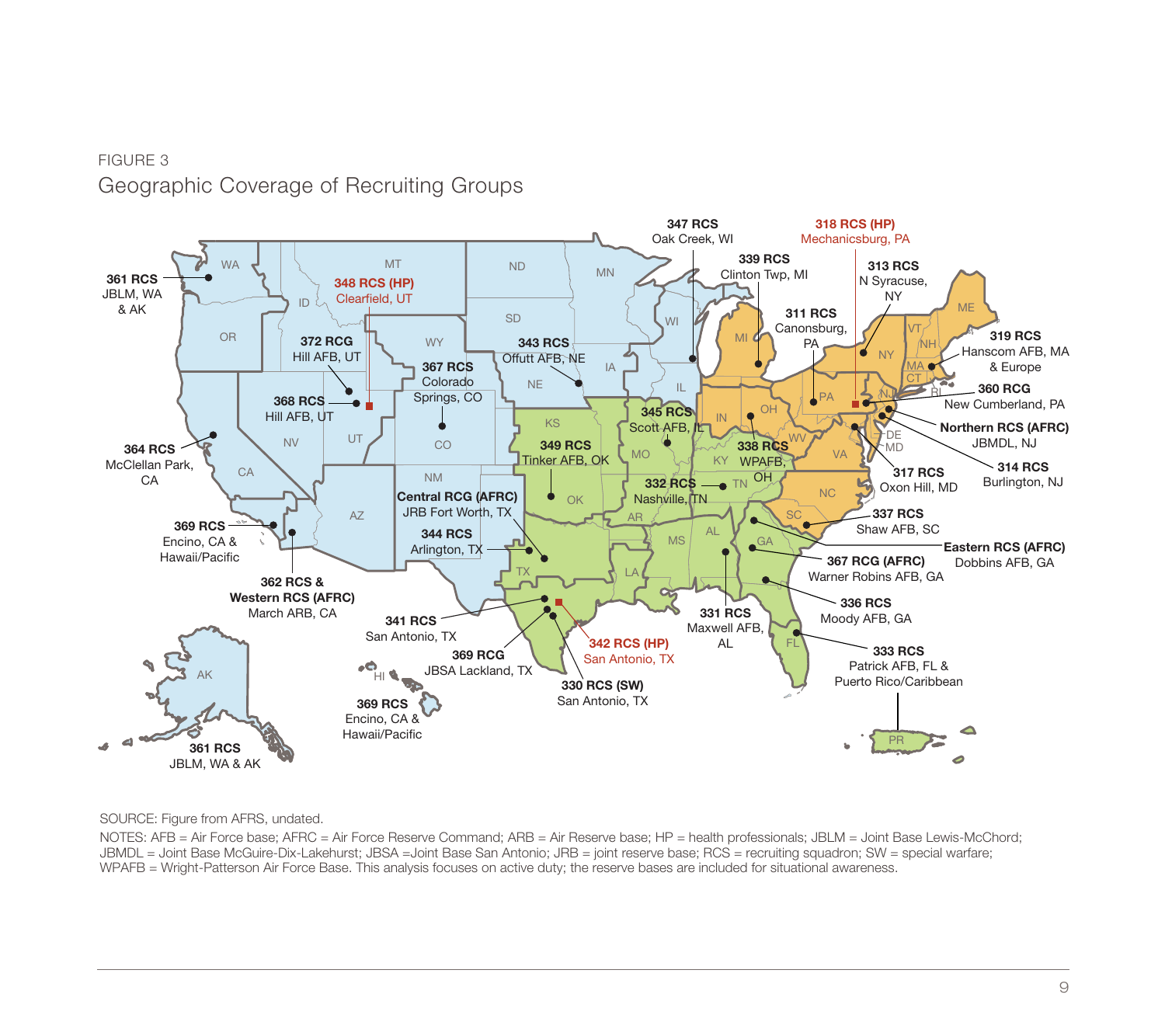### TABLE 1 Recruiting Resources at the Group Level

| Five-Year Average                    | 360th RCG<br>(Northeast) | 369th RCG<br>(South) | 372nd RCG<br>(West) |
|--------------------------------------|--------------------------|----------------------|---------------------|
| Recruiters                           | ~100                     | ~1.372               | ~1.330              |
| <b>OMA</b>                           | 41.535.988               | 33,578,192           | 39.462.200          |
| Unemployment rate                    | 5.12%                    | 5.02%                | 4.90%               |
| Total bonus amount<br>per IEB policy | \$9.824.885              | \$11.363.020         | \$10,652,836        |

#### TARI F 2

## Actual FY 2018 Goals and Model-Based Goals at the Group Level

| Type                   | FY 2018<br>Goals | 360th RCG<br>(Northeast) | 369th RCG<br>(South) | 372nd RCG<br>(West) |
|------------------------|------------------|--------------------------|----------------------|---------------------|
| Goals per<br>group     | Actual           | 8,653                    | 10,354               | 8,774               |
|                        | Model-<br>based  | 9.135                    | 10,687               | 9.186               |
| Goals per<br>recruiter | Actual           | 24                       | 28                   | 27                  |
|                        | Model-<br>based  | 25                       | 29                   | 28                  |

RCG's (South) squadrons had the highest median of recruiters among the RCGs.

• **Bonuses:** The average bonus amount available to each recruiting squadron was approximately \$1.33 million. The 369th RCG's (South) squadrons had the highest median total bonus amount among the RCGs.

This analysis shows that, in terms of recruiting resources, the 369th RCG's (South) squadrons, on average, have lower unemployment rates, a smaller number of QMA, a larger number of recruiters, and a higher bonus amount within its squadrons.

By examining goals assigned using five-year production averages and the goals estimated using the modelbased goal-setting process described above, Figure 5 shows that, similar to the group results, the contract production capacity is generally greater than the actual goals. In FY 2018, annual goals for each recruiting squadron ranged from approximately 850 to 1,700 recruits. The red 45-degree line indicates where five-year production average goals are equal to contract production capacity.

Points that fall above the red line in Figure 5 represent squadrons whose actual goals were higher than the contract production capacity based on their inputs. This means that recruiters in those squadrons are expected to recruit more than the optimal level, given the propensity in their areas, their manning levels, and the availability of enlistment incentives. Shifting goals from these squadrons to those that fall below the red line could raise overall production and transfer the burden on squadrons that have greater contract capacity than their actual goals might indicate.

The model predictions indicate that squadrons within each group were undergoaled relative to their capacity to produce NECs. Within each group, actual goals for squadrons were 3 to 6 percent lower than goals the model predicted. This means that, in FY 2018, recruiters in the squadrons were, on average, capable of signing more NECs.

This type of analysis can be used to break squadrons into tiers based on their capacity for additional production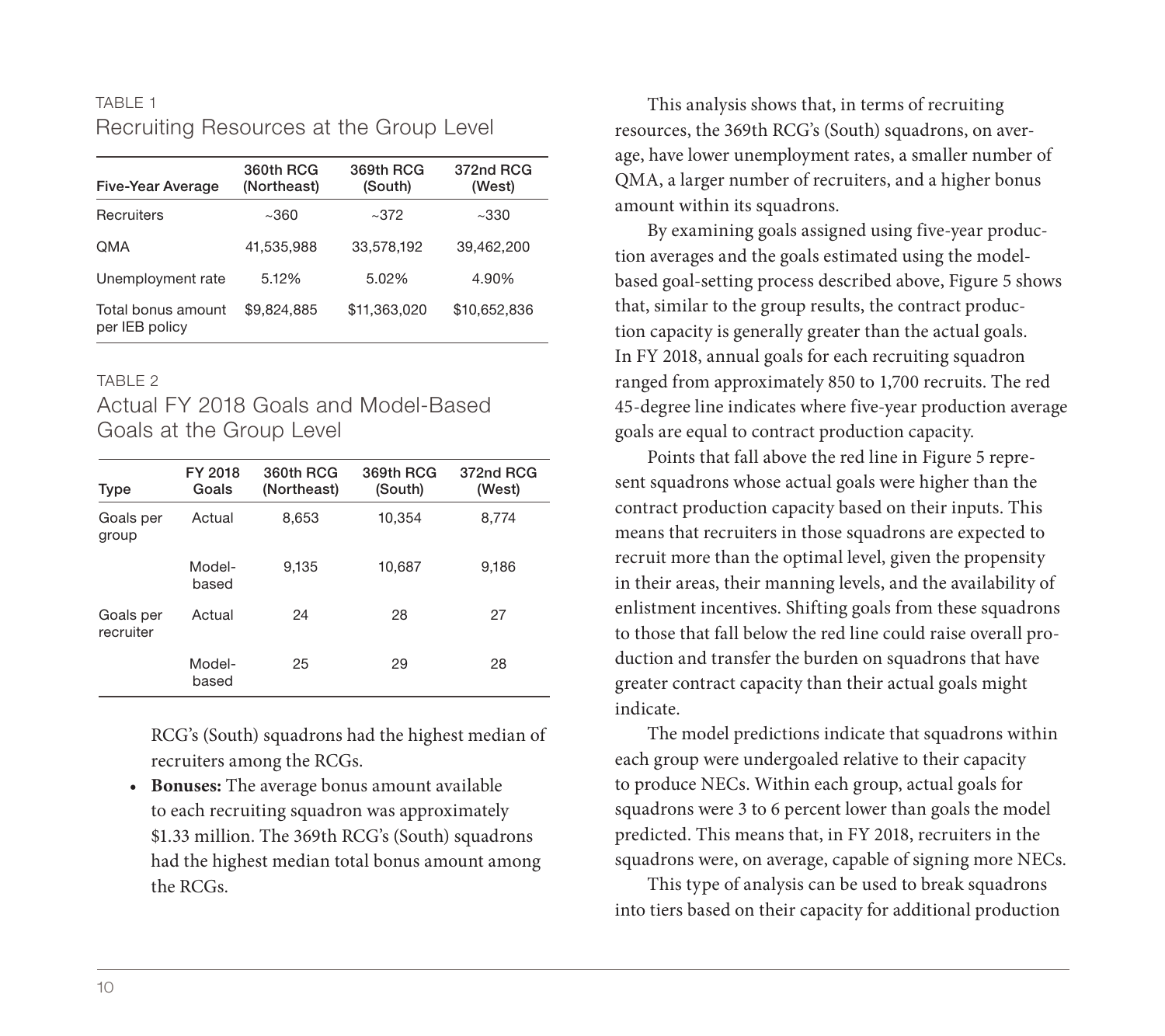## FIGURE 4 Squadron-Level Recruiting Resources



NOTE: The shape of the violin (shaded region) represents the frequency of a given value of each recruiting resource. The darker shaded box inside the violin is similar to a box-and-whisker plot, in which the circle denotes the median; the top of the box denotes the third quartile; and the bottom part of the box denotes the first quartile.

(or lack thereof). For example, we define squadrons whose actual goals are at least 3 percent higher than the goals from the model as having difficult goals and squadrons

whose actual goals are at least 3 percent lower as having easy goals. Under these definitions, 14 squadrons had easy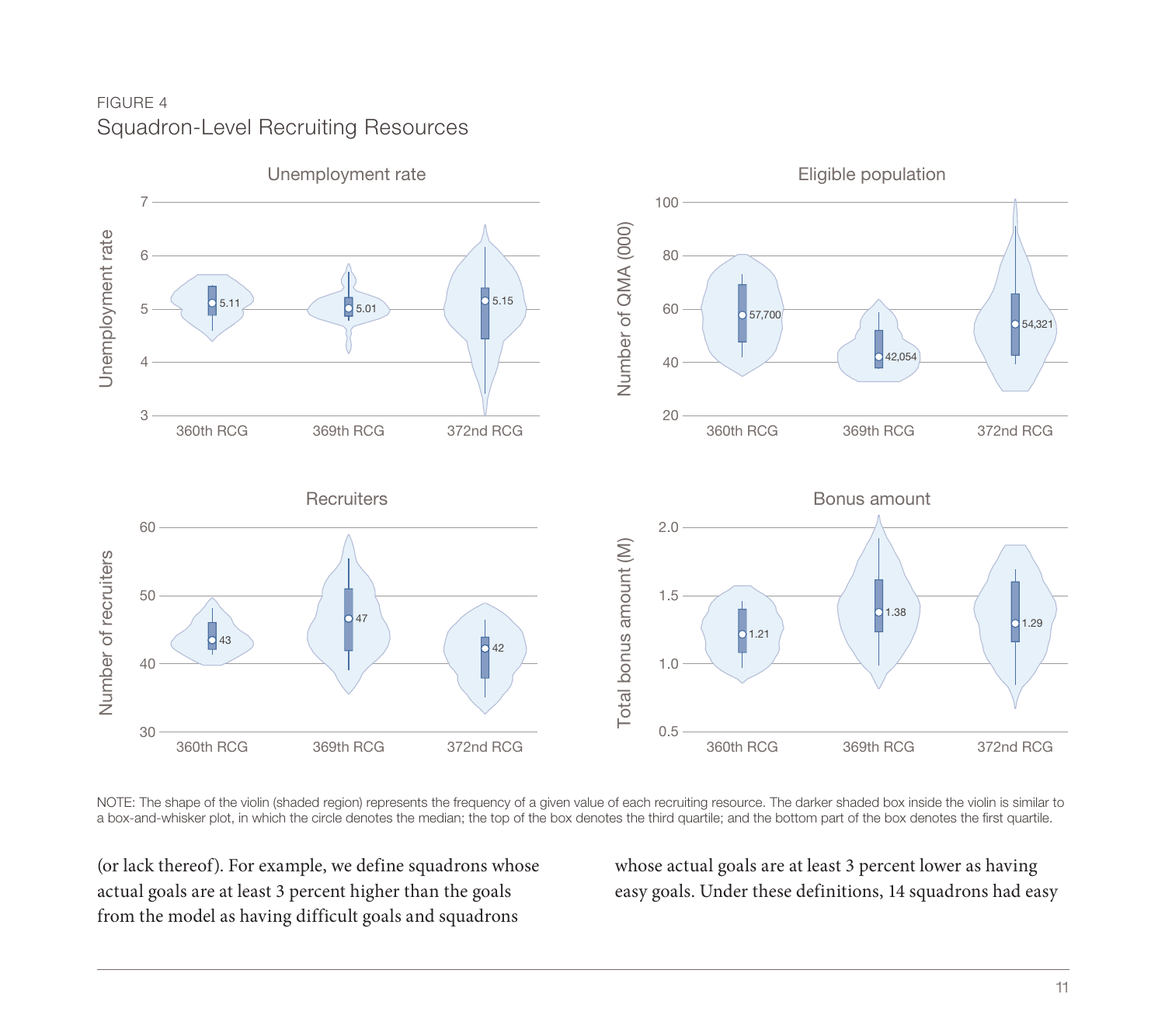#### FIGURE 5

Recruiting Capacity Generally Exceeds the Average Five-Year Goals for Squadrons



goals across the three RCGs, and one squadron in the 369th RCG (South) had difficult goals.

## Flight-Level Goals

In Figures 6 through 8, we repeat this analysis to compare flight-level goals to expected production based on the model's predictions. At the flight level, five-year production input varies as well. Figure 6 shows the following:

• **Unemployment:** The unemployment rate across geographic areas covered by flights averaged 5.0 percent from FY 2014 to FY 2018. The median unemployment rate at the flight level across RCGs varied from 4.87 to 5.16 percent.

- **QMA and Recruiters:** The average five-year number of QMA was 52,752 at the flight level and ranged from 7,265 to 132,411. Combined with the average number of recruiters per flight, each recruiter drew from roughly 8,792 QMA. The median number of QMA varied from 40,617 to 53,426 across RCGs, and the median number of recruiters stayed relatively constant at six recruiters per flight.
- **Bonuses:** The average bonus amount available to each recruiting flight was approximately \$174,949, and the median total bonus amount at the flight level across RCGs varied from approximately \$150,000 to \$180,000.

This analysis shows that the 360th RCG (Northeast) flights face, on average, higher unemployment rates, a larger number of QMA, and lower total bonus amounts than the flight level medians of the other RCGs.

As before, Figure 7 compares each flight's assigned goal with the contract production capacity from the model. Flights above the red line had higher actual goals than their production capacities. The results at the flight level show more variation in whether the model over- or underpredicted goals than did the results at the squadron level. However, similar to the squadron results, a majority of flights were undergoaled relative to their capacity to produce NECs, with 64, 72, and 77 percent of flights in the 369th RCG (South), 360th RCG (Northeast), and 372nd RCG (West), respectively, estimated to have contract production capacities that exceed actual goals.

Figure 8 uses the model results to identify flights whose goals are significantly above (red squares) or below (green circles) their capacity, as determined by the model.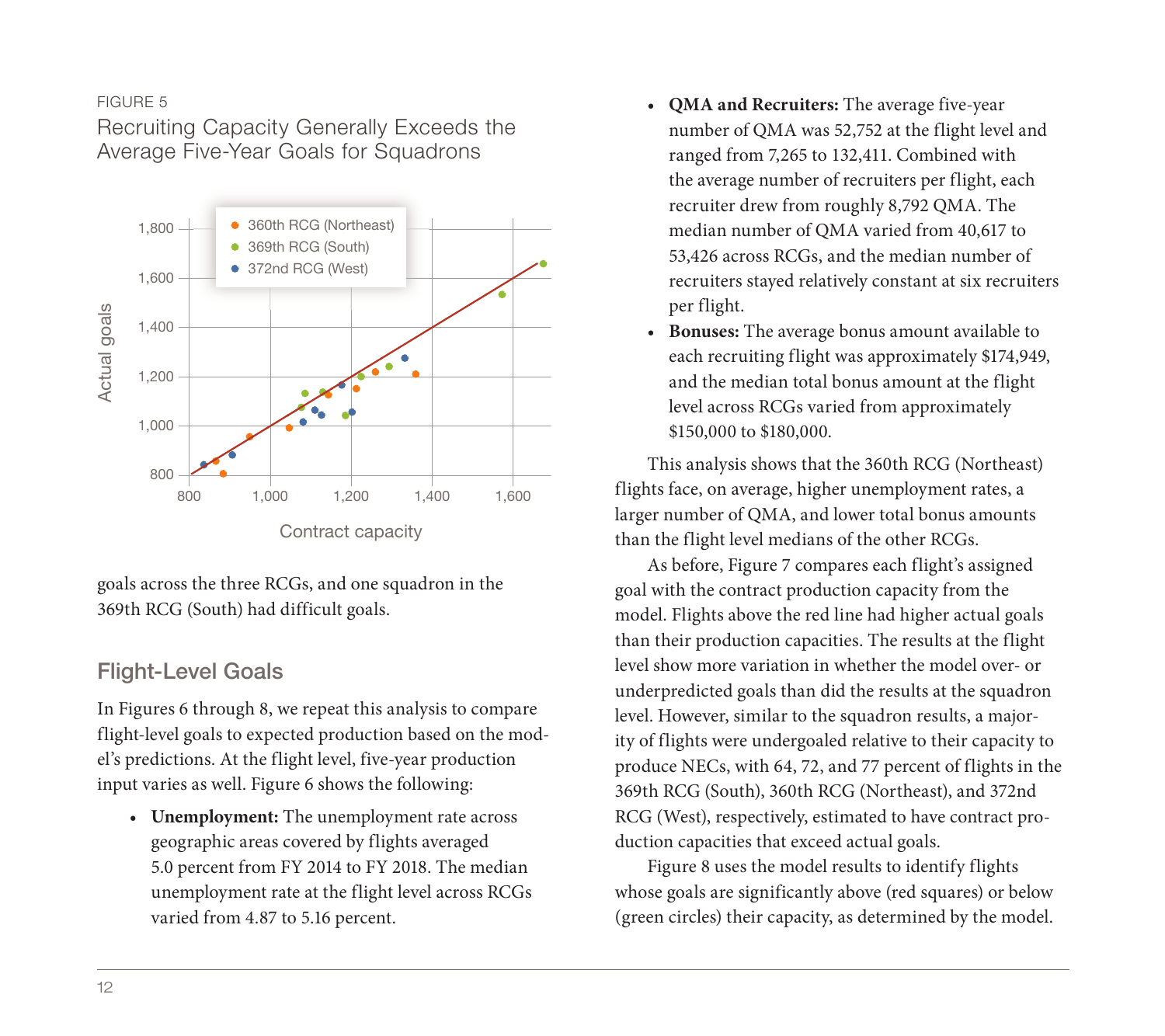## FIGURE 6 Flight-Level Recruiting Resources



The difficulty threshold in the figure is 10 percent, and the figure specifically labels flights whose actual goals are more than 15 percent above or below their capacity. By identifying flights that are over and under capacity, RCGs can see which flights could take on more recruiting goals



or where they could reallocate goals from overcapacity flights to undercapacity ones.

Across all three RCGs, far more flights had easy goals than difficult goals based on the 10-percent threshold. In the 360th RCG (Northeast), two flights had difficult goals, and 20 flights had easy goals. In the 369th RCG (South),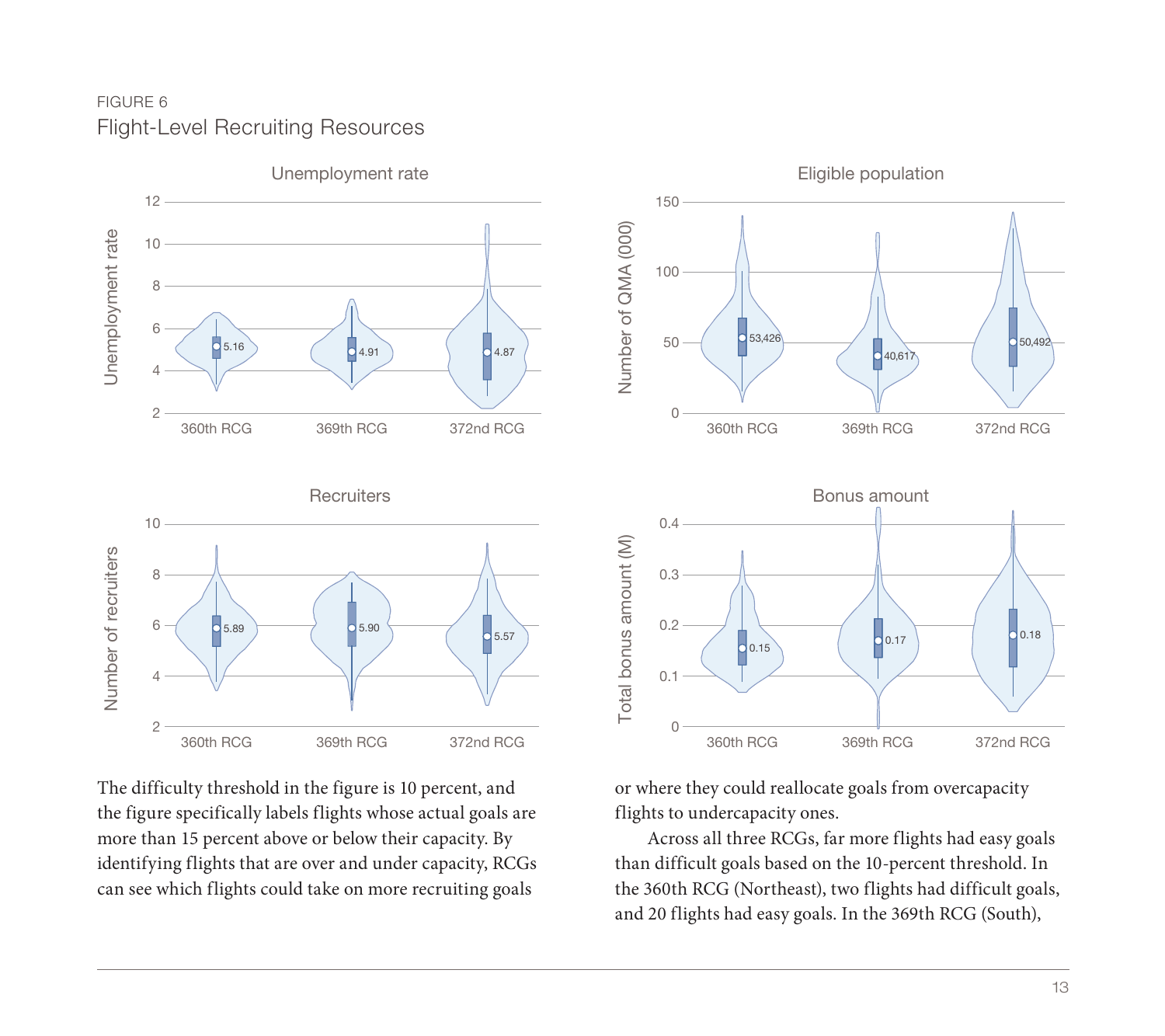#### FIGURE 7

Five-Year Production Average Goals and Model-Based Goals for Flights



five flights had difficult goals, and 17 flights had easy goals. And in the 372nd RCG (West), one flight had difficult goals and 15 had easy goals.

# **Conclusions**

For many squadrons and flights in the DAF enterprise, AFRS's method for goal-setting produces similar results to a model that accounts for recruiting resources that affect recruiting difficulty. Still, this exploratory analysis also demonstrates some opportunities to improve the productivity of the recruiting enterprise or to reduce costs by accomplishing the same mission with fewer resources. Therefore, this simple exploration of a model-based goalsetting scheme suggests the following considerations for AFRS.

*A simple model of production capacity can be used to reallocate existing recruiting resources more efficiently when necessary.* The model-based goal-setting can both validate DAF goals as estimated by five-year production averages at the overall entity level and highlight more-granular variation in recruiting goals at the local level. Ultimately, AFRS must apportion the entire accession goal to its groups and squadrons. But adjusting goals based on a model prediction of the unit's recruiting capacity, rather than its share of historical production, would do a better job of ensuring that the goals are reasonably challenging. This approach also has the advantage of identifying areas that are underresourced, if policy goals seek to recruit more than the model's predicted capacity in a geographic area, and overresourced, if policy goals seek to recruit less than the model's predicted capacity in a geographic area. Use of the model could ensure that underresourced areas could have higher priority in filling recruiter vacancies in the assignment process, additional marketing resources, etc. The model could also be used to reallocate existing recruiting resources from overresourced areas to underresourced areas to minimize the gap between desired production and the model estimate of productive capacity.

*The use of production capacity benchmarks for experimentation can improve recruiting tactics.* Once they incorporate the model-based refinements, the goals would be a good benchmark for the natural production capacity of an area, given its manning and environment. AFRS could use this benchmark to measure the effectiveness of changes to recruiting tactics in certain areas. For example, AFRS could allocate local marketing funds to some areas (but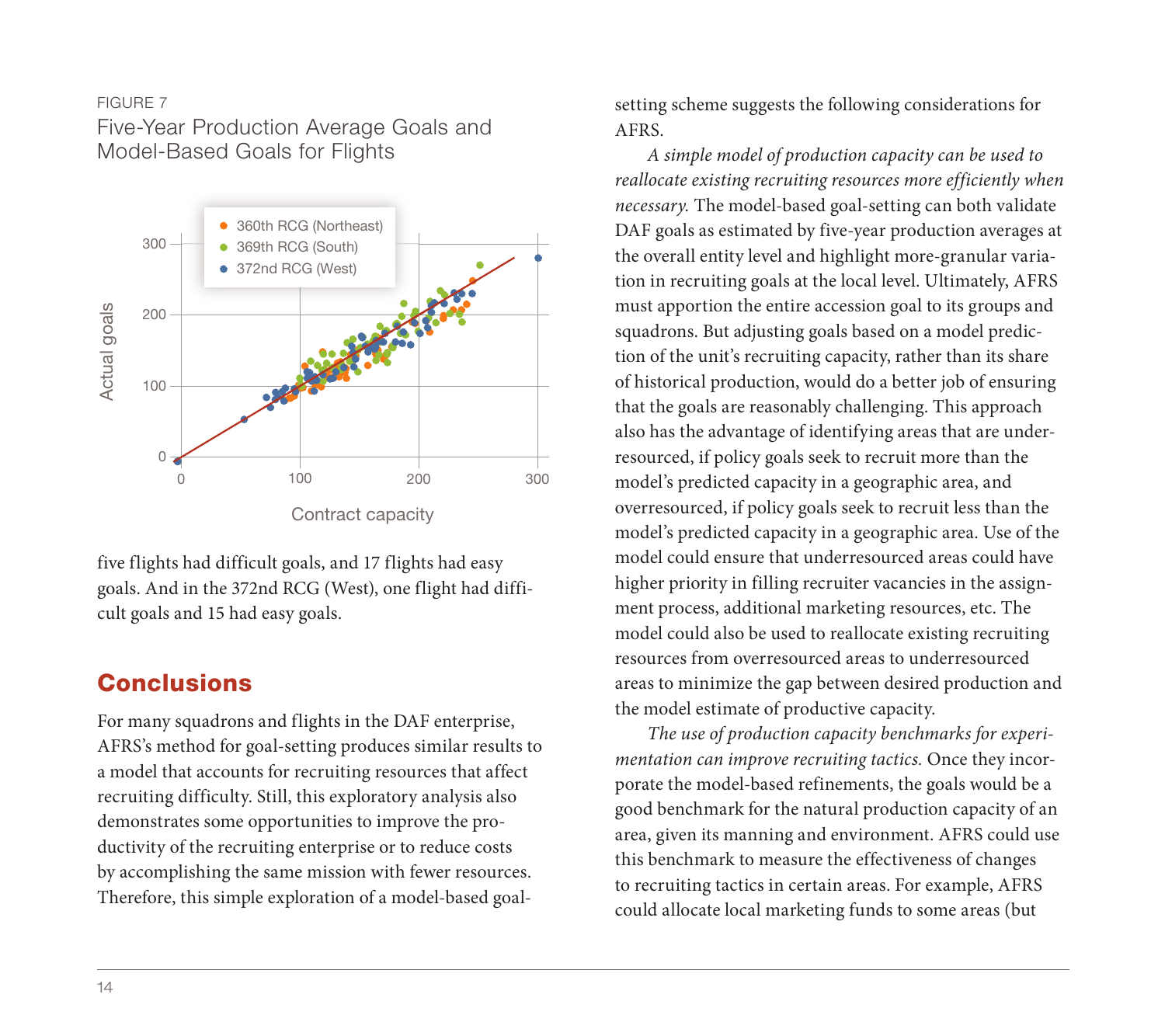## FIGURE 8 Recruiting Difficulty at the Flight Level in FY 2018



not others) for events and could measure whether these areas outproduce their benchmarks to a greater degree. Alternatively, AFRS could use the benchmarks to establish *stretch*—slightly more difficult—goals for some areas, tied to incentives for reaching them, to discover ways to stimulate additional recruiter effort.

*Further model improvements could add value to recruiting operations.* This analysis focused on goals rather than more-precise data on recruiting resources that would improve model fit and, therefore, improve the accuracy of the model's use in goal-setting. For example, prior research for the U.S. Army found that the most productive recruit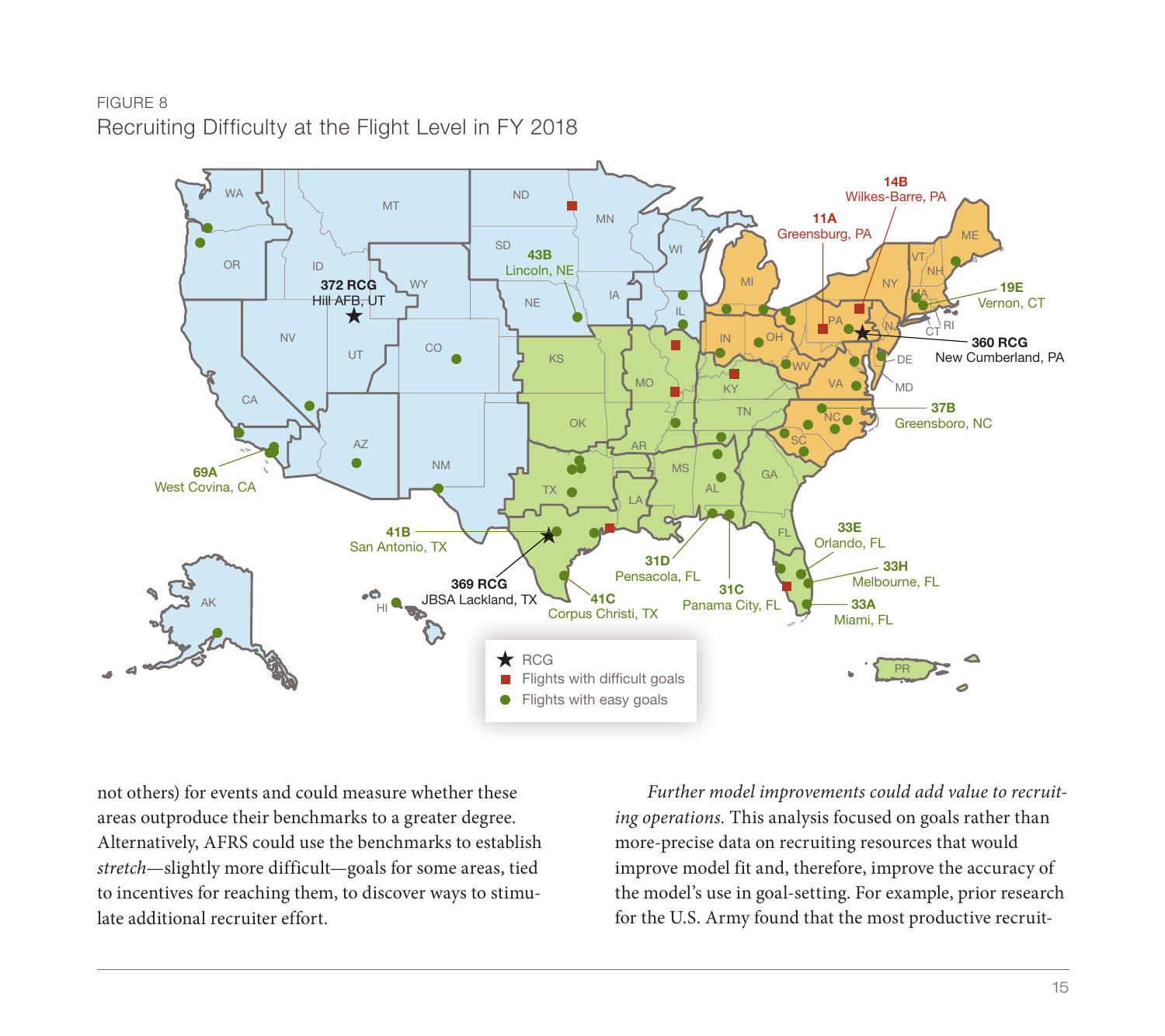ers tended to be younger, originate from certain occupations, resemble their station's market-area demographics, or have been assigned to their home states (Dertouzos and Garber, 2006). With more-precise data on recruiter attributes, further improvements could be possible by matching individual recruiters to the areas where they would be most productive and better fit the demographic representation of a station's market area. Along with data on recruiter attributes, other recruiting resources, such as the marketing spending and impressions in each locale, can improve not only goal-setting but also other processes, such as recruiting spending.

## **Notes**

<sup>1</sup> The figure does not go back further than FY 2011 because of DAF data limitations related to the transition from the Air Force Recruiting Information Support System (AFRISS)–Legacy to AFRISS Total Force. The figure and analysis focus on new enlisted contract (NEC) goals instead of accession goals, also known as enter active duty (EAD) goals, because EAD goals are not available at the squadron and flight levels. This is further described in the next section.

<sup>2</sup> Additional squadrons are responsible for health professions and special warfare operators.

 $3$  This basic model focuses on improving AFRS's goal-setting approach by taking recruiting environments into account. However, the model does not consider all factors influencing goal-setting. For example, it does not take the U.S. Air Force's objective to increase force diversity into account when considering demographic representation across geographies.

<sup>4</sup> *High-quality contracts* are those with recruits who have high school diplomas and scored in the top 50 percent of the Armed Forces Qualification Test composite of the Armed Services Vocational Aptitude Battery.

<sup>5</sup> We included all recruiters who were listed under a recruiting flight in AFRISS Total Force because we could not identify recruiters who were on production status (i.e., not on leave or deployed) who were actively tasked with a contract mission.

<sup>6</sup> When we restricted the model to high-quality contracts, the model estimated a positive association between unemployment rate and contracts. Because high-quality contracts do not have separate mission goals, we estimated these by multiplying total mission goals by the proportion of actual contracts that were of high quality. The results comparing estimated high-quality mission goals and model-predicted goals using the high-quality model are similar to those for the full contract model presented in this Perspective, suggesting that the negative relationship between the unemployment rate and contracts is not driving the model-predicted results in the full contract model.

<sup>7</sup> Total IEB bonus amounts reflect the mix of IEBs offered based on the Air Force Specialty Codes of those recruited during the period estimated. The change in the composition of career fields in a flight or of career field preferences in the geographic region of responsibility would change the total IEB bonus amount, but this model does not adapt for this change because the model does not take into account career fields.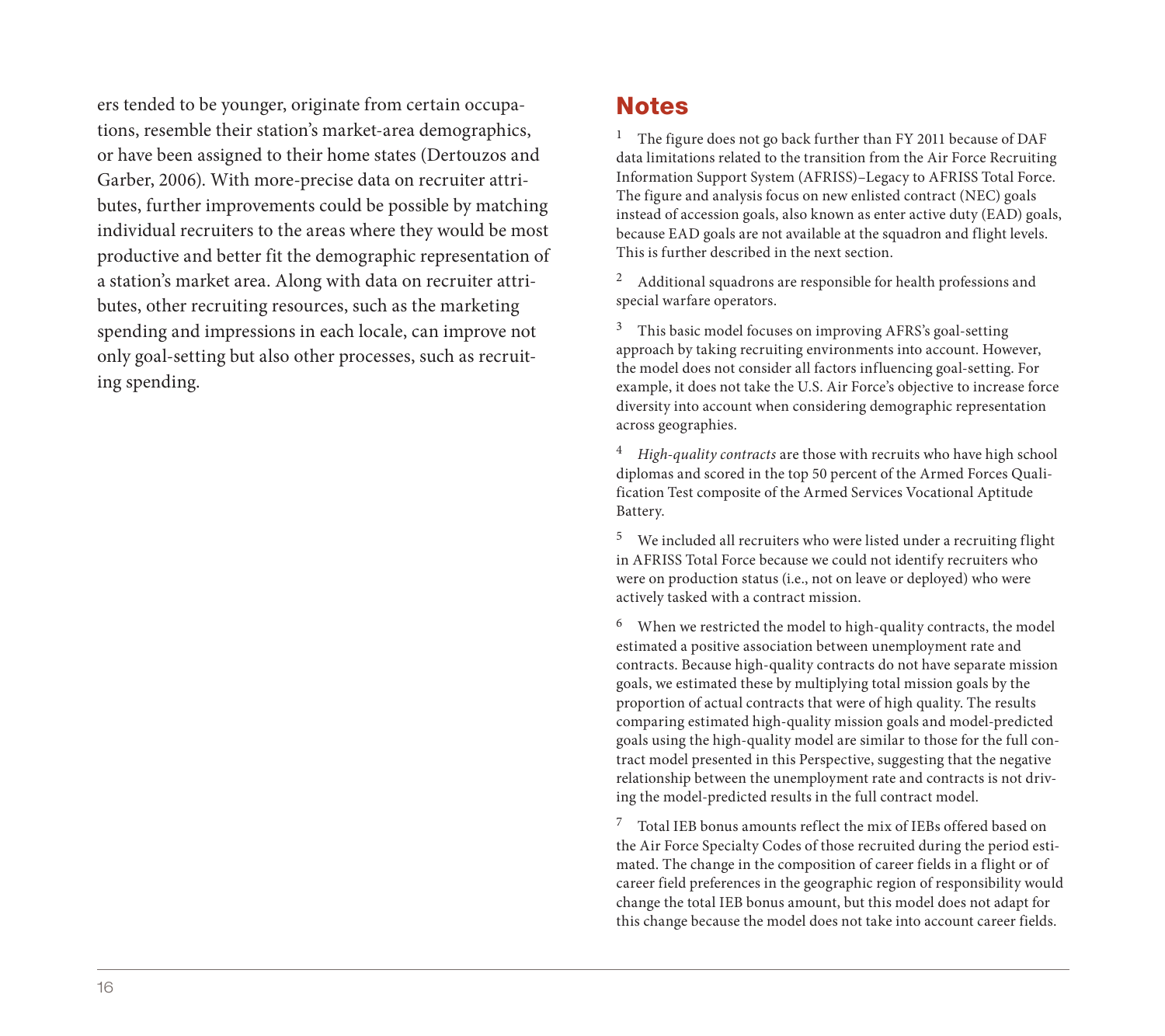# **References**

AFRS—*See* Air Force Recruiting Service.

Air Force Policy Directive 90-6, Air Force Strategy, Planning, Programming, Budgeting, and Execution (SPPBE) Process, Washington, D.C.: Department of the Air Force, June 26, 2019. As of June 25, 2021: [https://static.e-publishing.af.mil/production/1/saf\\_mg/publication/](https://static.e-publishing.af.mil/production/1/saf_mg/publication/afpd90-6/afpd90-6.pdf) afpd90-6/afpd90-6.pdf

Air Force Recruiting Service, "Air Force Recruiting Service Groups/ Squadrons," webpage, undated. As of June 25, 2021: <https://www.recruiting.af.mil/About-Us/Groups-Squadrons/>

Asch, Beth J., Paul Heaton, James Hosek, Francisco Martorell, Curtis Simon, and John T. Warner, *Cash Incentives and Military Enlistment, Attrition, and Reenlistment*, Santa Monica, Calif: RAND Corporation, MG-950-OSD, 2010. As of June 25, 2021: <https://www.rand.org/pubs/monographs/MG950.html>

Dertouzos, James N., and Steven Garber, *Is Military Advertising Effective? An Estimation Methodology and Applications to Recruiting in the 1980s and 90s*, Santa Monica, Calif.: RAND Corporation, MR-1591- OSD, 2003. As of June 25, 2021: [https://www.rand.org/pubs/monograph\\_reports/MR1591.html](https://www.rand.org/pubs/monograph_reports/MR1591.html)

———, *Human Resource Management and Army Recruiting: Analyses of Policy Options*, Santa Monica, Calif.: RAND Corporation, MG-433-A, 2006. As of June 25, 2021: <https://www.rand.org/pubs/monographs/MG433.html>

Joint Advertising, Market Research and Studies, "The Target Population for Military Recruitment: Youth Eligible to Enlist Without a Waiver," briefing slides, September 2016. As of June 25, 2021: https://dacowits.defense.gov/Portals/48/Documents/ General%20Documents/RFI%20Docs/Sept2016/ [JAMRS%20RFI%2014.pdf?ver=2016-09-09-164855-510](https://dacowits.defense.gov/Portals/48/Documents/General%20Documents/RFI%20Docs/Sept2016/JAMRS%20RFI%2014.pdf?ver=2016-09-09-164855-510)

Knapp, David, Bruce R. Orvis, Christopher E. Maerzluft, and Tiffany Tsai, *Resources Required to Meet the U.S. Army's Enlisted Recruiting Requirements Under Alternative Recruiting Goals, Conditions, and Eligibility Policies,* Santa Monica, Calif.: RAND Corporation, RR-2364-A, 2018. As of June 25, 2021: [https://www.rand.org/pubs/research\\_reports/RR2364.html](https://www.rand.org/pubs/research_reports/RR2364.html)

Pinelis, Yevgeniya K., Edward J. Schmitz, Zachary T. Miller, and Erin M. Rebhan, *An Analysis of Navy Recruiting Goal Allocation Models*, Arlington, Va.: CNA, CRM D0026005.A2/Final, December 2011. As of June 25, 2021:

[https://www.cna.org/CNA\\_files/PDF/D0026005.A2.pdf](https://www.cna.org/CNA_files/PDF/D0026005.A2.pdf) 

Warner, John T., Curtis J. Simon, and Deborah M. Payne, *Enlistment Supply in the 1990's: A Study of the Navy College Fund and Other Enlistment Incentive Programs*, Arlington, Va.: Defense Manpower Data Center, DMDC Report No. 2000-015, April 2001. As of June 25, 2021: <https://apps.dtic.mil/sti/pdfs/ADA390845.pdf>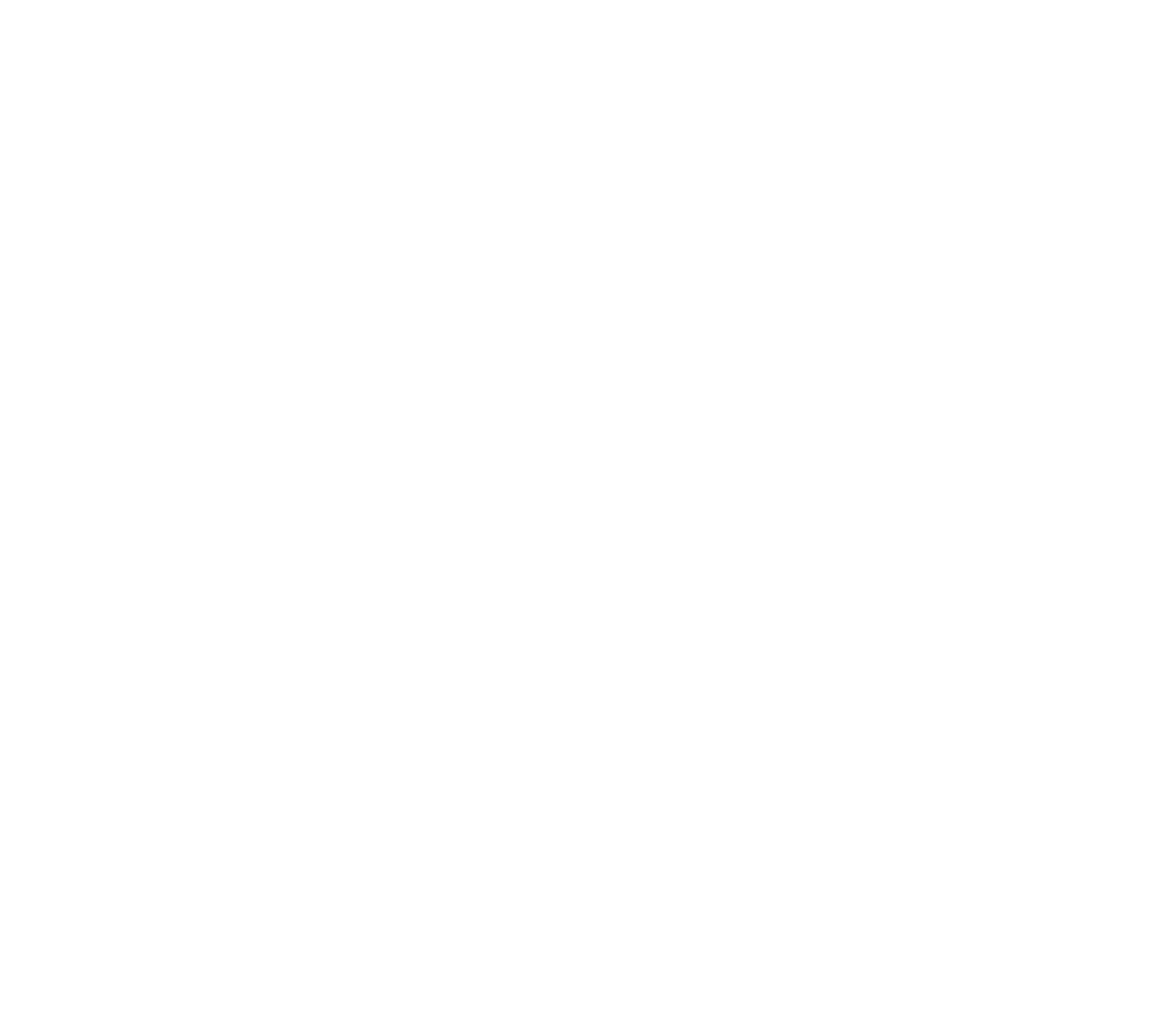## About the Authors

Tiffany Berglund, a quantitative analyst at the RAND Corporation, has more than seven years of experience in military recruiting and retention, including the impacts of recruiting resources on enlistment supply and diversity in the armed forces.

David Schulker is a senior policy researcher at RAND. His research focuses on applying econometric and statistical techniques to help Department of Defense and Department of Homeland Security clients analyze human resource management challenges related to outreach, recruiting, career progression, talent management, workforce development, and retention.

Tracy C. Krueger, a senior researcher at RAND, focuses on the design and implementation of talent management systems, including recruiting, assessment, selection, training, performance management, and career development.

Nelson Lim is director of the Workforce, Development, and Health program in RAND Project AIR FORCE and a senior social scientist at RAND. His research has centered on human resource management practices in large institutions, with a particular focus on the effective use of data-enabled talent management practices for generating and sustaining improvements in workforce diversity.